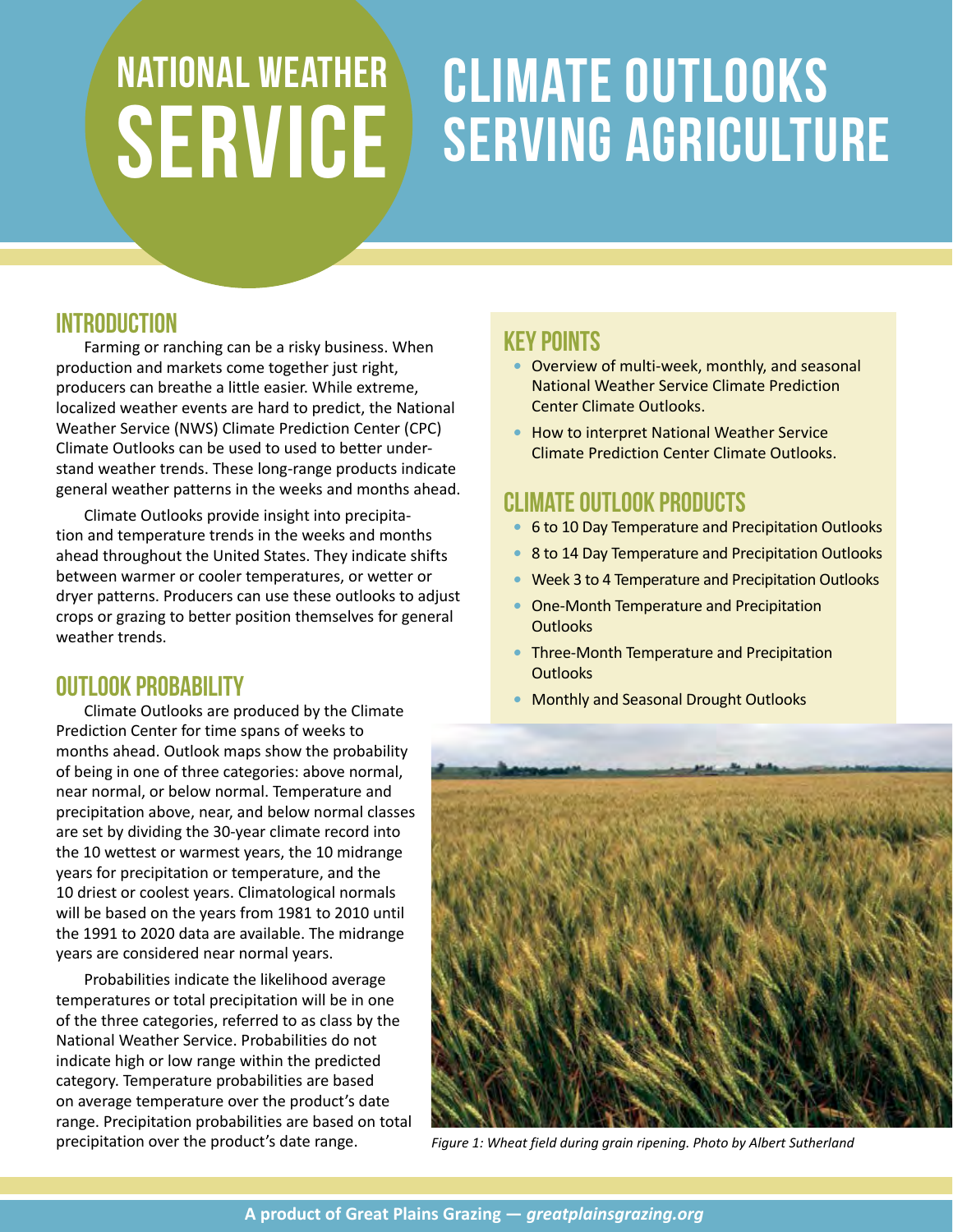### OUTLOOK LOGIC

For three-category products, when the probability is equal chance for all three categories the probability is 33.3 percent for each category. As the probability increases for either an above- or below-normal weather trend, the midrange, near normal category remains at 33.3 percent, while the opposite category is reduced. When the probability of above or below normal reaches 63.33 percent, the opposite category reaches a minimum probability of 3.33 percent. If the probability goes higher than 63.33 percent, the midrange, near normal probability is reduced.

Probabilities are on a sliding scale. The graph in Figure 2 indicates general shifts as probabilities shift to higher or lower chances of warmer or cooler, or dryer or wetter conditions.

One way to use the outlooks is to consider the probability that above- or below-normal conditions will not occur. To look at the probability of what will not happen, refer to the smallest graph bar. When there is an equal chance between all three categories, there is no indication of a likely weather trend. As the probabilities increase for wetter or dryer, warm or cooler, the opposite temperature or precipitation trend becomes less likely. For example, when the probability of above-normal precipitation hits 53.3 percent, the chance of near normal is 33.3 percent, while the chance of below normal is only 13.3 percent.

Two-class product logic is simpler. When the probability of above or below normal conditions exist, the alternative is the probability subtracted from 100. For a probability of 60 percent, the opposite is 40 percent. When it is 70 percent, the opposite is 30 percent. Equal chance for two-class products are areas where there is a 50/50 chance of above or below normal conditions.

### **OUTLOOK PRODUCTS**

Probabilities do not indicate the distribution within the period or the degree of departure. Probabilities only indicate the likelihood of being within a temperature or precipitation class. National Weather Service Climate Prediction Center Climate Outlooks do not include the possibility of extreme weather events.

Equal chance (EC) on most outlook maps means there is an equal probability for above normal, near normal, or below normal conditions. When an area is designated as equal chance, no weather trend is more likely than another. Colored shading is used to highlight areas with above (A) or below (B) normal probabilities. Maps show probability lines with increased probabilities of above or below normal trends over the time scale of the map.

Newer two-class products, such as the 3 to 4 Week Temperature and Precipitation Outlooks, use equal chance for areas where the probability of above (A) or below (B) average conditions are 50/50. Shaded areas show the probability shift of above or below average conditions.

#### 6 to 10 Day Outlooks

The 6 to 10 Day Outlook (Figure 3) is updated daily. "N" indicates a higher probability for near normal conditions, although it is capped at 40 percent probability. Dashed black lines across this temperature outlook are the 30-year climatological daily averages in degrees Fahrenheit over the 6 to 10 day period listed. Temperature averages generally run east to west across the nation.



*Figure 2 – Graph of Climate Prediction Center three-class outlook percent probabilities*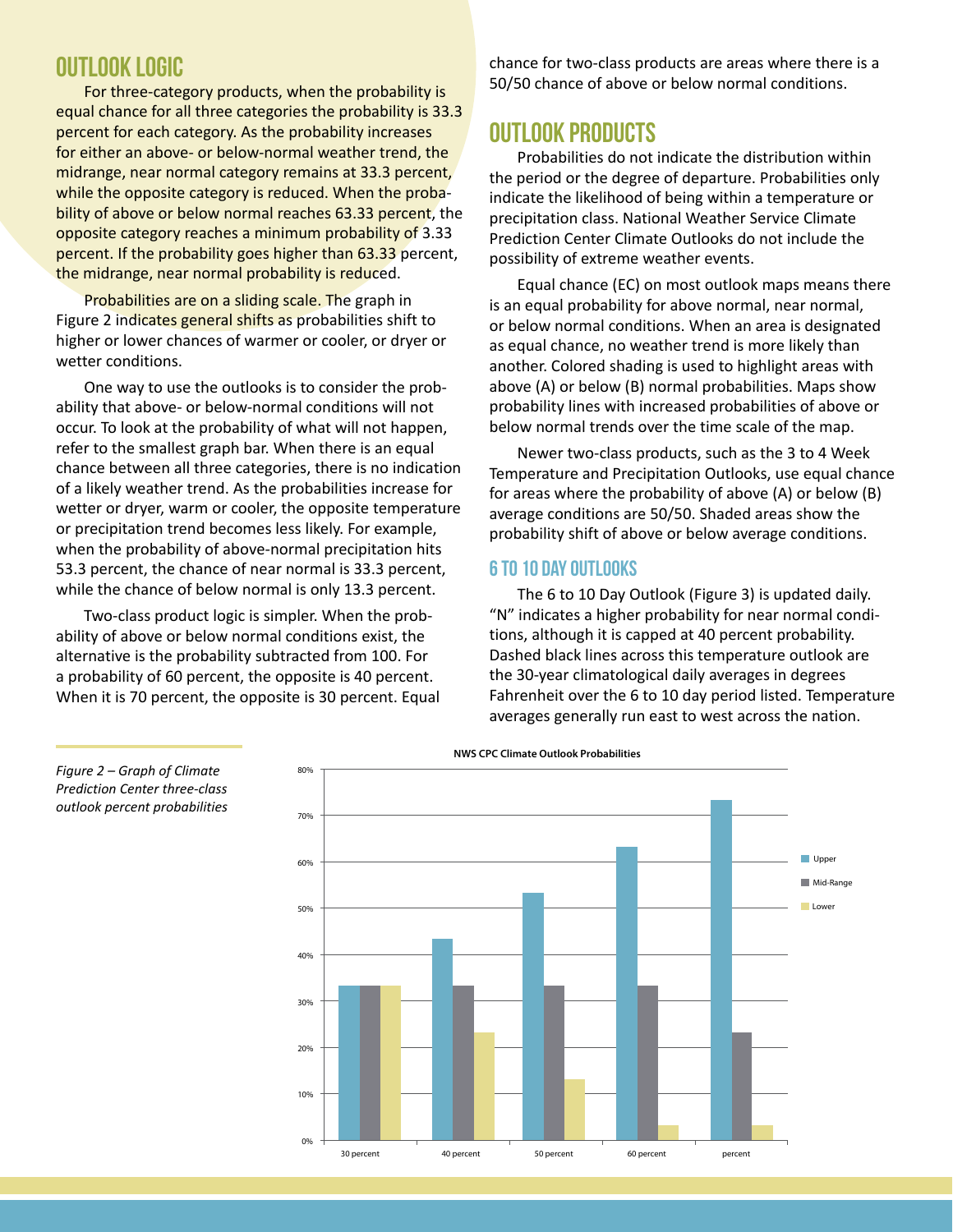Dashed black lines on the precipitation outlook maps indicate climatological rainfall for the dates listed in tenths of an inch and generally run north to south.

#### 8 to 14 Day Outlooks

The 8 to 14 Day Outlooks (Figure 4) have the same probability and map designations as the 6 to 10 Day Outlooks. They are updated daily.

#### 3 to 4 Week Outlooks

3 to 4 Week Outlooks (Figure 5) use a two-class probability scale. The "EC" on maps means a 50/50 chance of being above or below the climatological normal for temperature or precipitation. New 3 to 4 Week Outlooks are released each Friday.

### One-Month Outlooks

One-Month Outlooks (Figure 6) are issued on the third Thursday of each month for the next calendar month. The third Thursday outlook is updated again on the last day of each month.

#### Three-Month Outlooks

Three-Month Outlooks (Figure 7) cover three calendar months. The three calendar months covered by an outlook map are indicated by a three-letter code. For example, JFM is January, February, and March and FMA is February, March, and April. New Three-Month Outlooks are released on the third Thursday of each month. Color shaded areas are above normal or below normal probabilities.

Probabilities do not indicate the distribution within the period or the degree of departure. For example, the sample Three-Month Outlook for November, December, and January could be the result of a much warmer November, with near normal temperatures in December and slightly colder than normal temperatures in January or it could be much warmer in all three months. A Three-Month Outlook of increased odds for drier than normal conditions does not take into account the possibility of an extreme precipitation event, which could occur within overall dry conditions.







*Figure 4 – Climate Prediction Center 8 to 14 Day Precipitation Outlook)*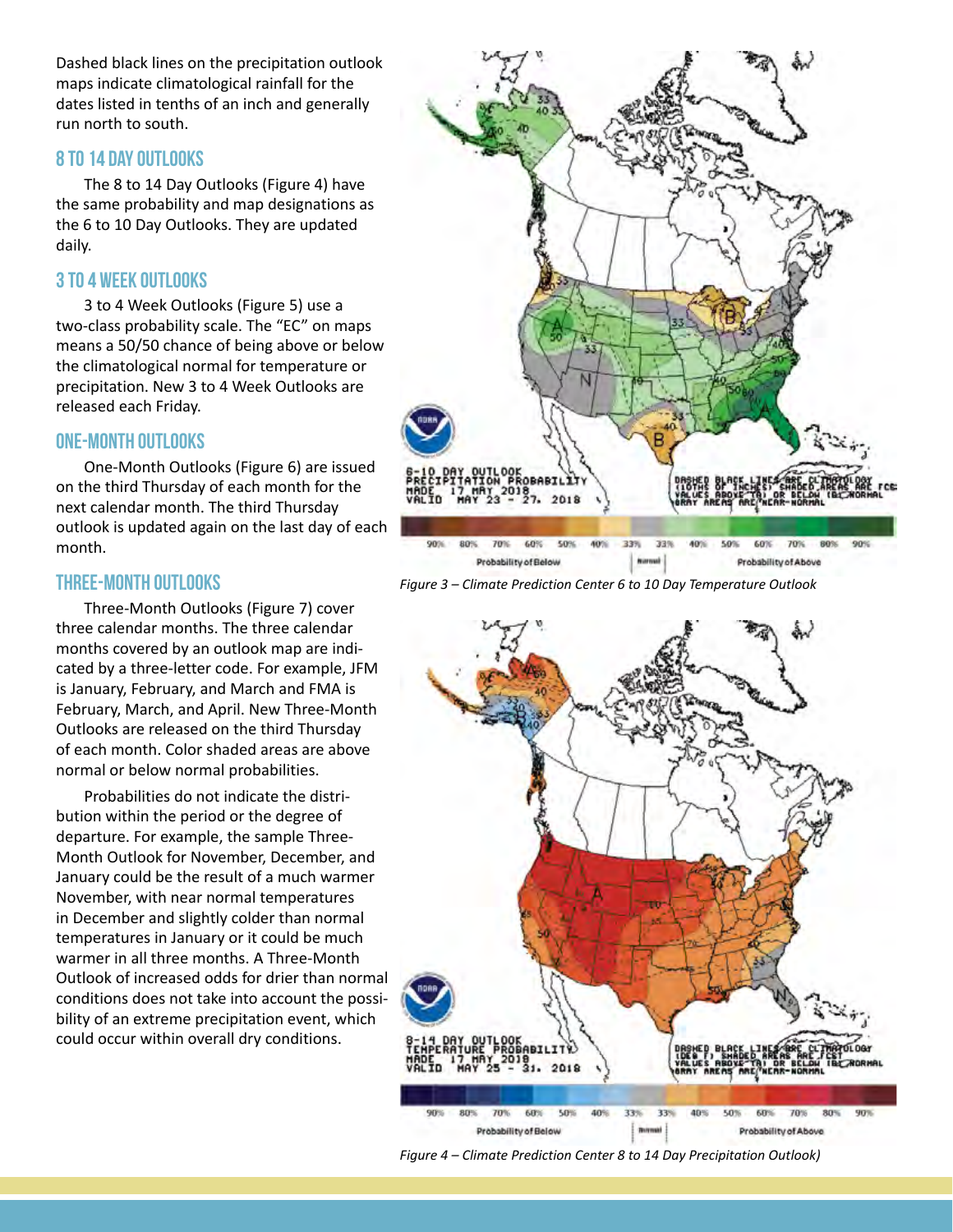#### Monthly and Seasonal Drought Outlooks

Monthly drought outlooks (Figure 8) are updated at the end of each month and are valid for the following month. The Seasonal Drought Outlook covers the next full three months and remainder of the month it was released in. Seasonal Drought Outlooks are updated close to the third Thursday of each month. There are four drought map categories: 1) drought persists, 2) drought remains but improves, 3) drought removal likely, and 4) drought development likely.

### EXPERIMENTAL OUTLOOKS

Experimental One-Month and Three-Month Two-Class Outlooks use the same probability format as the 3 to 4 Week Temperature and Precipitation Outlooks. These experimental two-class temperature and precipitation outlooks give the probability of being above or below the climatological normal. Equal chance on these maps means a 50/50 chance for above or below normal weather conditions. They are released close to the 20th of each month.

### MORE ON THIS TOPIC

*•* 6 to 10 Day and 8 to 14 Day explanation of map terms and symbols along with forecast discussion. *[www.cpc.noaa.gov/products/](http://www.cpc.noaa.gov/products/predictions/610day/)*

*[predictions/610day/](http://www.cpc.noaa.gov/products/predictions/610day/)*

*•* Monthly and Seasonal Outlook description of forecast tools, forecast skill, and forecast format.

*[www.cpc.noaa.gov/products/predictions/](http://www.cpc.noaa.gov/products/predictions/long_range/tools.html) [long\\_range/tools.html](http://www.cpc.noaa.gov/products/predictions/long_range/tools.html)*

- *•* Experimental Two-Class One- and Three-Month Outlooks. *[www.cpc.ncep.noaa.gov/products/](http://www.cpc.ncep.noaa.gov/products/predictions/long_range/two_class.php) [predictions/long\\_range/two\\_class.php](http://www.cpc.ncep.noaa.gov/products/predictions/long_range/two_class.php)*
- *•* IRI ENSO Forecast summary of El Niño and La Niña conditions *[iri.columbia.edu/our-expertise/climate/](http://iri.columbia.edu/our-expertise/climate/forecasts/enso/current/) [forecasts/enso/current/](http://iri.columbia.edu/our-expertise/climate/forecasts/enso/current/)*
- *•* NOAA Climate.gov El Niño and La Niña status and background. *[www.climate.gov/enso](http://www.climate.gov/enso)*



*Figure 5 – Climate Prediction Center Week 3 to 4 Experimental Precipitation Outlook*



*Figure 6 – Climate Prediction Center One-Month Precipitation Outlook*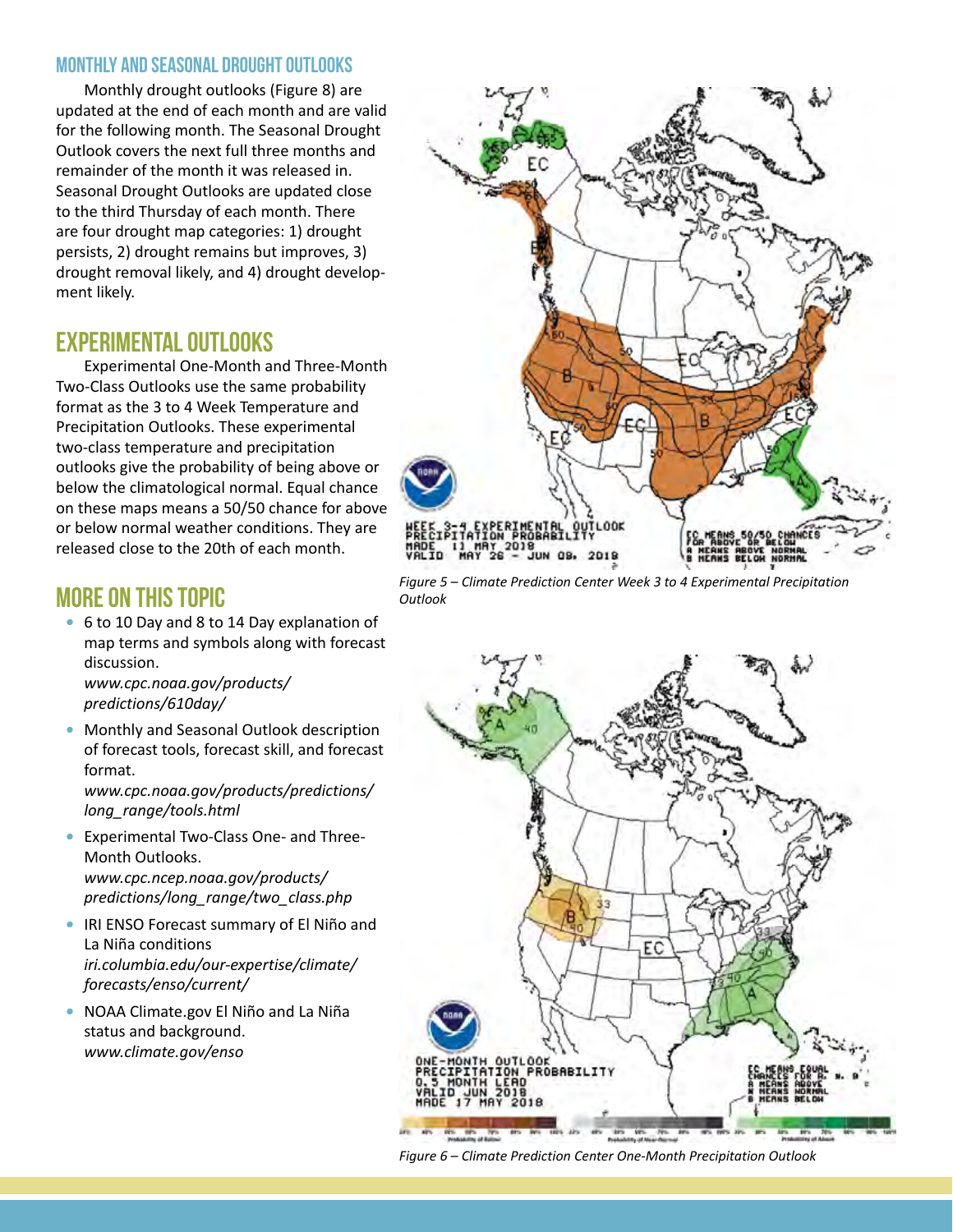

*Figure 7 – Climate Prediction Center One-Month Temperature Outlook*



*Figure No 8 – Climate Prediction Center Seasonal Drought Outlook*